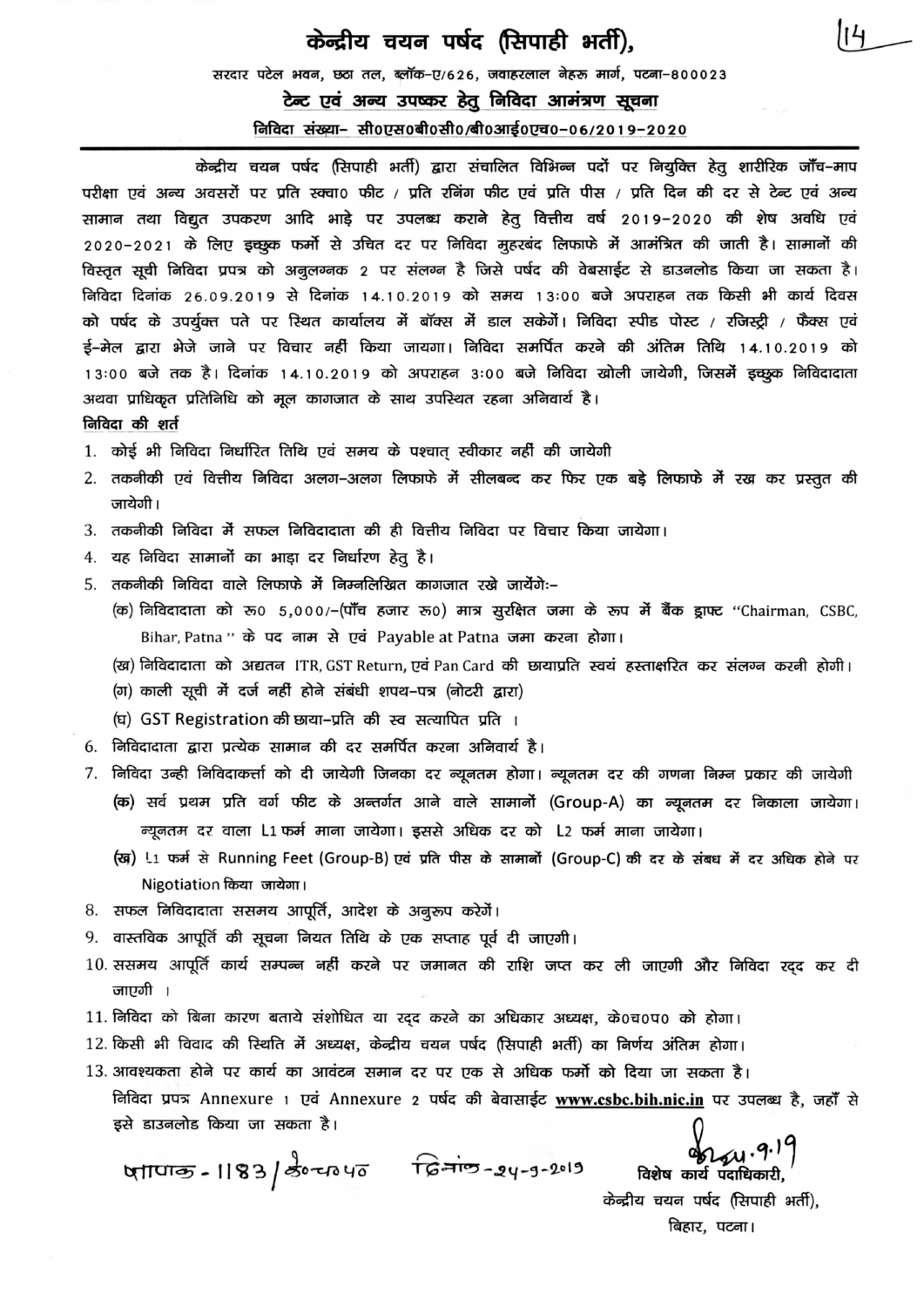**TENDER NO. 06/2019-20** 

# **Central Selection Board of Constable**

**Sardar Patel Bhawan, 6th Floor, Block-A/626, Jawaharlal Nehru Marg, Patna-800023. Telephone No.– 0612-2294102, Website: www.csbc.bih.nic.in** 

**Tender Document** 

**For** 

**Quotation of Tent and Decoration**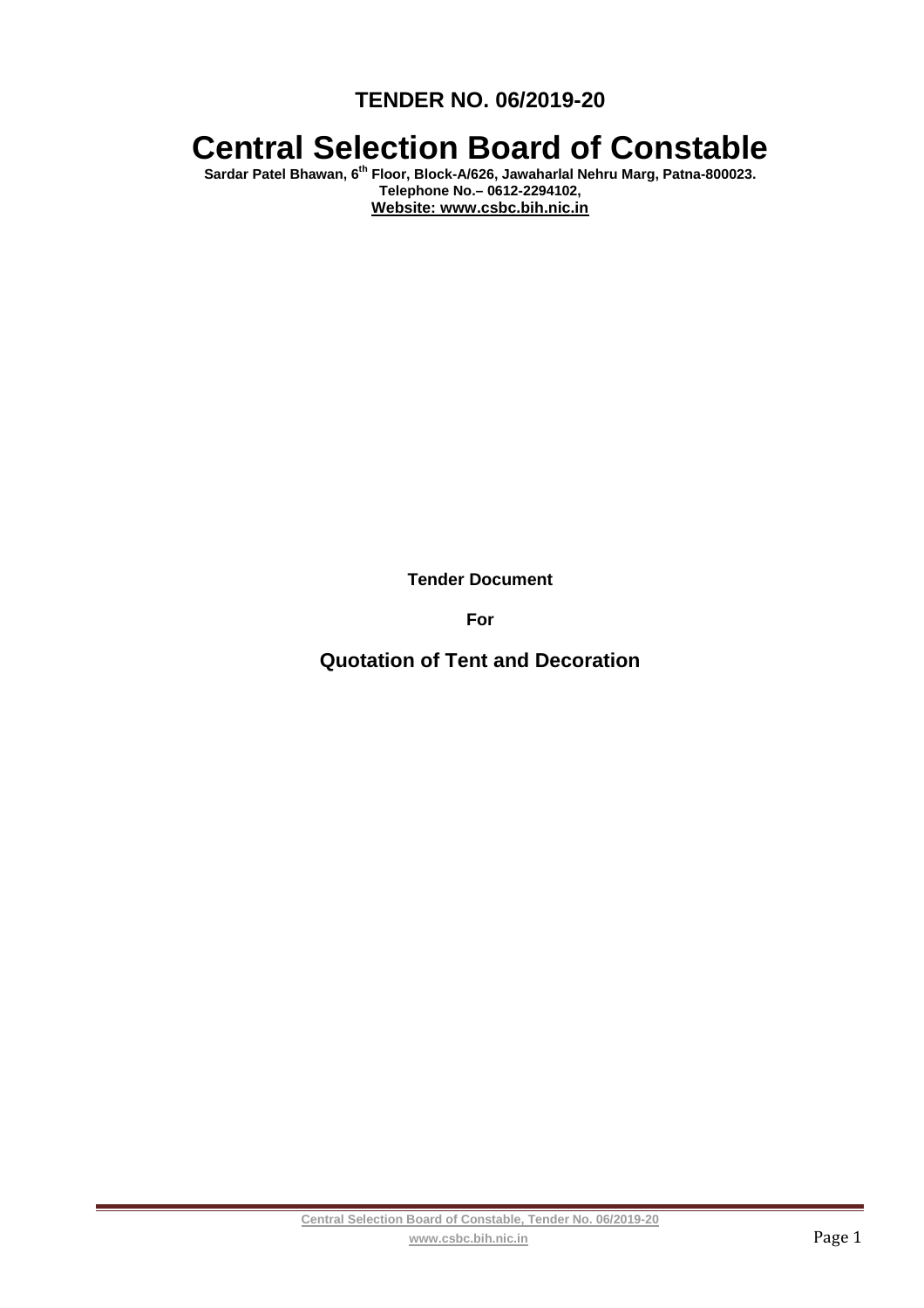| <b>Tender Reference</b>                   | No. CSBC/BIH-06/2019-20, Dated-                   |  |  |
|-------------------------------------------|---------------------------------------------------|--|--|
|                                           | 24-09-2019                                        |  |  |
|                                           |                                                   |  |  |
| <b>Security Money</b>                     | Rs. 5,000/- (Rupees Five Thousand                 |  |  |
|                                           | Only)                                             |  |  |
| <b>Period of Tender Document Download</b> | 26-09-2019 to 14-10-2019<br>$12:00$ hrs           |  |  |
|                                           | (On working days only)                            |  |  |
| Last Date and Time for receipt of         | 13:00 Hr. on Dt. 14/10/2019                       |  |  |
| <b>Tender offers</b>                      | Venue - Office of the CSBC at Sardar              |  |  |
|                                           | Patel Bhawan, 6 <sup>th</sup> Floor, Block-A/626, |  |  |
|                                           | Jawaharlal Nehru Marg, Patna-800023               |  |  |
| Time and Date of Opening of               | 15:00 Hr. on Dt. 14/10/2019                       |  |  |
| <b>Technical Offers</b>                   | Venue - Office of the CSBC at Sardar              |  |  |
|                                           | Patel Bhawan, 6 <sup>th</sup> Floor, Block-A/626, |  |  |
|                                           | Jawaharlal Nehru Marg, Patna-800023               |  |  |
| Place of Opening Tender Offers            | <b>Central Selection Board of Constable,</b>      |  |  |
|                                           | Venue - Office of the CSBC at Sardar              |  |  |
|                                           | Patel Bhawan, 6 <sup>th</sup> Floor, Block-A/626, |  |  |
|                                           | Jawaharlal Nehru Marg, Patna-800023               |  |  |
| <b>Address for Communication</b>          | <b>Officer-on-Special Duty.</b>                   |  |  |
|                                           | Central Selection Board of Constable,             |  |  |
|                                           | Patel Bhawan, 6 <sup>th</sup> Floor, Block-A/626, |  |  |
|                                           | Jawaharlal Nehru Marg, Patna-800023               |  |  |
| Contact Telephone & Fax Numbers           | Telephone No. - 0612-2294102,                     |  |  |
|                                           |                                                   |  |  |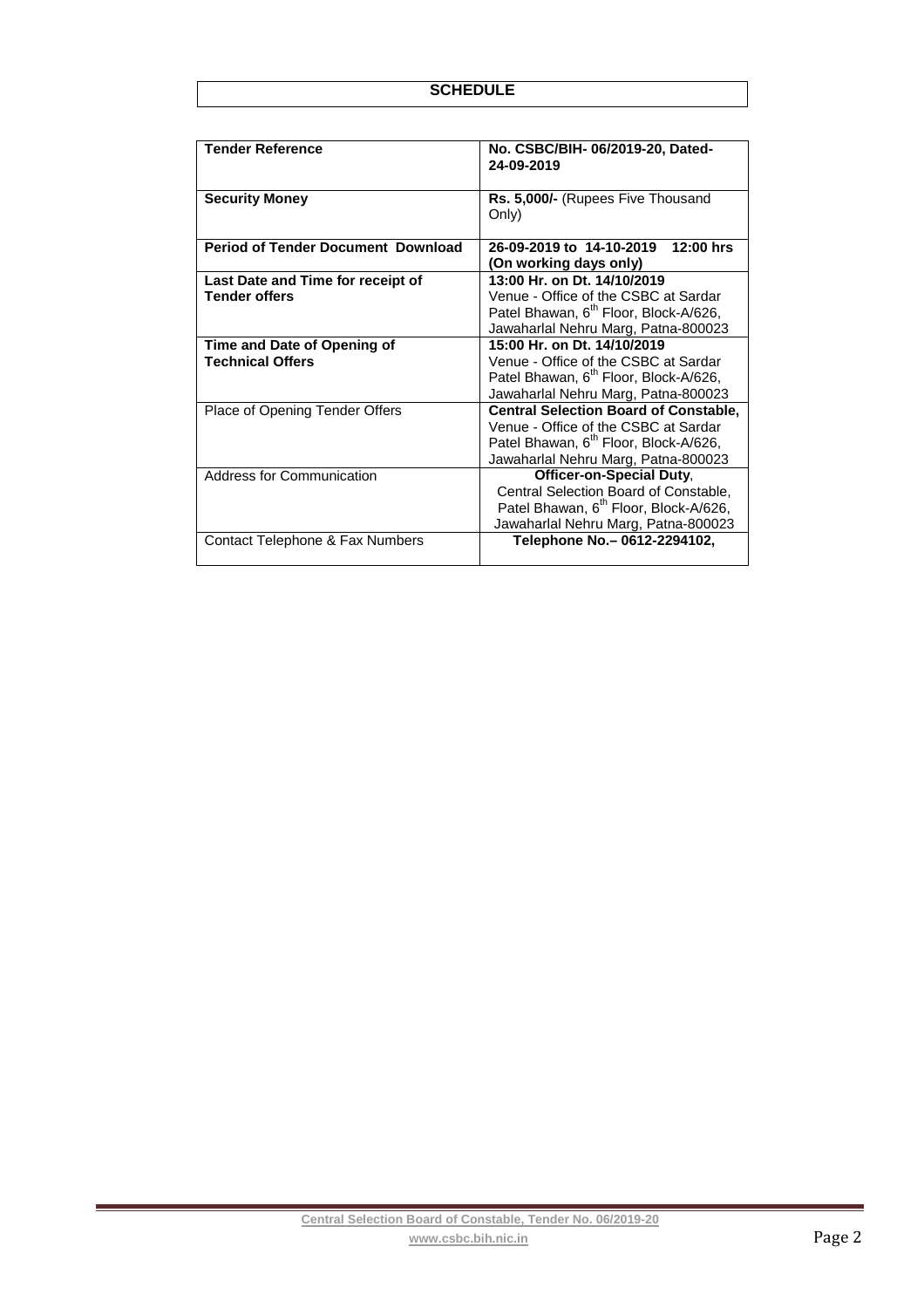### **FORMAT FOR SUBMITION OF QUOTATION IN THE BOARD'S OFFICE**

#### **Annexure –1 (Technical Bid)**

(To be sealed in a separate envelope)

Tender Reference No. and Date: CSBC/BIH-06/2019-20, Dated-………………. **(To be filled in by the Bidders)** 

|       | 1. Office:                                                                                       | 2. Residence:                                                                                                                                                                                                                                                    |  |  |
|-------|--------------------------------------------------------------------------------------------------|------------------------------------------------------------------------------------------------------------------------------------------------------------------------------------------------------------------------------------------------------------------|--|--|
|       |                                                                                                  |                                                                                                                                                                                                                                                                  |  |  |
|       |                                                                                                  |                                                                                                                                                                                                                                                                  |  |  |
|       |                                                                                                  |                                                                                                                                                                                                                                                                  |  |  |
|       |                                                                                                  |                                                                                                                                                                                                                                                                  |  |  |
|       |                                                                                                  |                                                                                                                                                                                                                                                                  |  |  |
| Dated |                                                                                                  |                                                                                                                                                                                                                                                                  |  |  |
|       | 3. Telephone Nos.:<br>Can be contacted in case of need<br>(b) DD No.<br>(c) Bank on which drawn: | 4. Names, Address, Telephone Nos., Mobile No.<br>Email of responsible / authorize persons who<br>5. Whether the Company/Organization/ Supplier<br>9. Experience certificete (minimum 3 work/work order)<br>10- Details of Security Money: (a) Amount: Rs.5,000/- |  |  |

#### **Declaration**

I ………………………………………………….. sole proprietor/Director/partner/authorized signatory / Supplier having registered office at ……………………………………………..…………………… do hereby solemnly affirm and declare that I/we undertake to abide by all the rules and regulations of the State/Central Govt./Local Govt. with regard to quotation for Supply of Tent, Electrical Equipment and Decoration items on hire basis and shall be liable to any penalties that may accrue due to non-adherence of Terms & Conditions of the Tender.

**Signature …………………………...** 

**Dated: ………………… Seal of the Firm ……………….** 

**Enclosures: (1)** Tender document duly signed and stamped on each page

- **(2)** Demand draft for Security Money
- **(3)** GST No. & up to date GST Return..
- **(4)** Three years of Income Tax Return
- **(5)** The authority of the person signing the quotation
- (6) Experience Certificate of three work/work order
- (7) Affidavit of non blacklisted firm.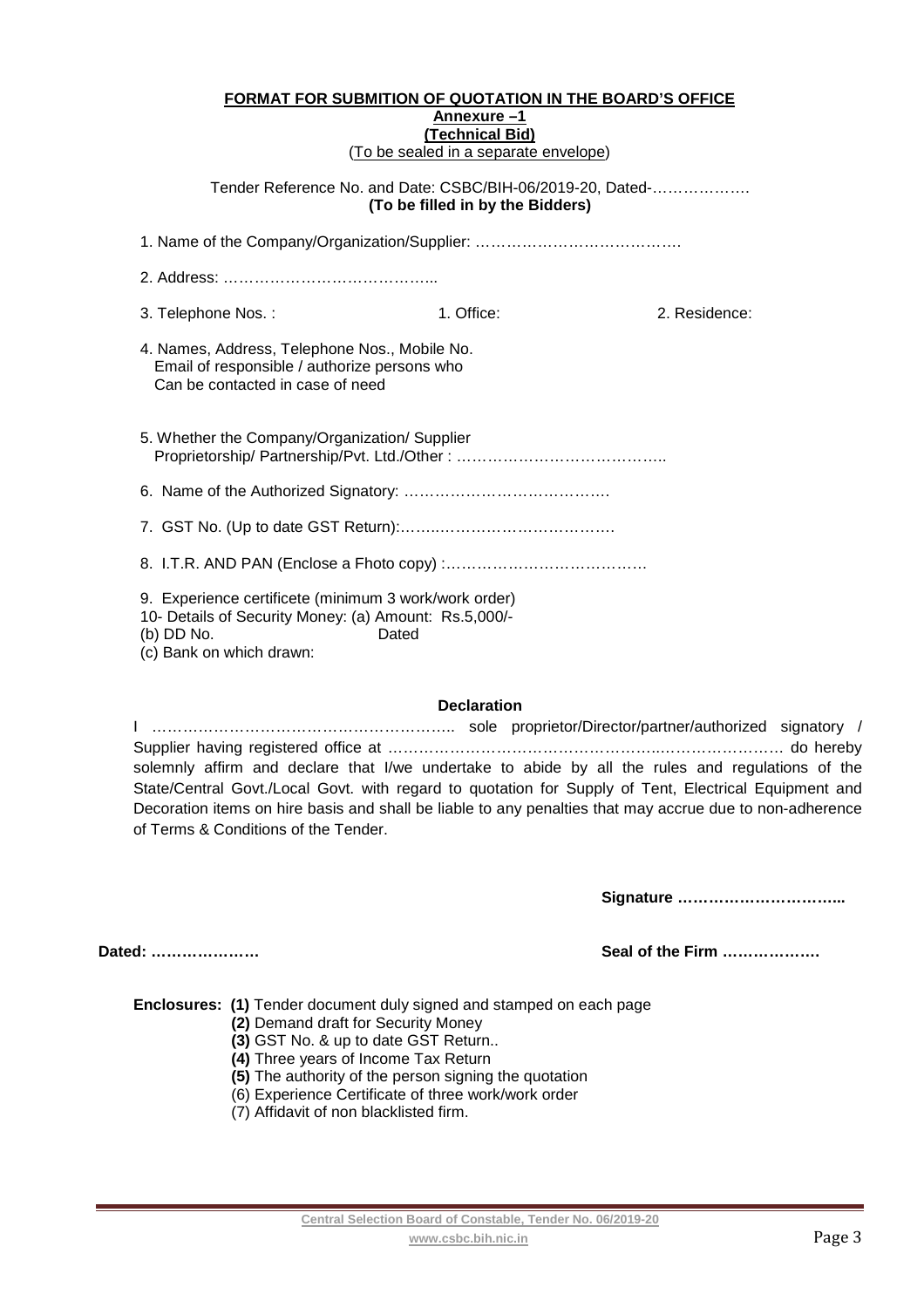## **Annexure –2**

# **QUOTATION (Financial Bid) (To be sealed in a separate envelope)**

| SI.<br>No.     | <b>Items</b>                                         | Rate (per<br>square feet/<br>per day) | <b>Rate(Running per</b><br>feet/ per day) | <b>Rate(Per</b><br>piece /per<br>day) |
|----------------|------------------------------------------------------|---------------------------------------|-------------------------------------------|---------------------------------------|
|                | (A)                                                  |                                       |                                           |                                       |
| $\mathbf{1}$   | Waterproof tent                                      |                                       |                                           |                                       |
| $\overline{2}$ | Ceiling                                              |                                       |                                           |                                       |
| 3              | Side wall                                            |                                       |                                           |                                       |
| 4              | <b>Border</b>                                        |                                       |                                           |                                       |
| 5              | Carpet                                               |                                       |                                           |                                       |
| 6              | Samiyana                                             |                                       |                                           |                                       |
| $\overline{7}$ | Platform                                             |                                       |                                           |                                       |
|                |                                                      |                                       |                                           |                                       |
|                | (B)                                                  |                                       |                                           |                                       |
| 8              | Barricading<br>miscellaneous<br>(5' Height & 3 Bars) |                                       |                                           |                                       |
|                | (C)                                                  |                                       |                                           |                                       |
| 9              | Fibre chair with arm                                 |                                       |                                           |                                       |
| 10             | Dunlop chair                                         |                                       |                                           |                                       |
| 11             | Wooden sofa                                          |                                       |                                           |                                       |
| 12             | Centre table                                         |                                       |                                           |                                       |
| 13             | Wash basin                                           |                                       |                                           |                                       |
| 14             | Dustbin                                              |                                       |                                           |                                       |
| 15             | Central table                                        |                                       |                                           |                                       |
| 16             | <b>Tosak</b>                                         |                                       |                                           |                                       |
| 17             | Bathroom towel                                       |                                       |                                           |                                       |